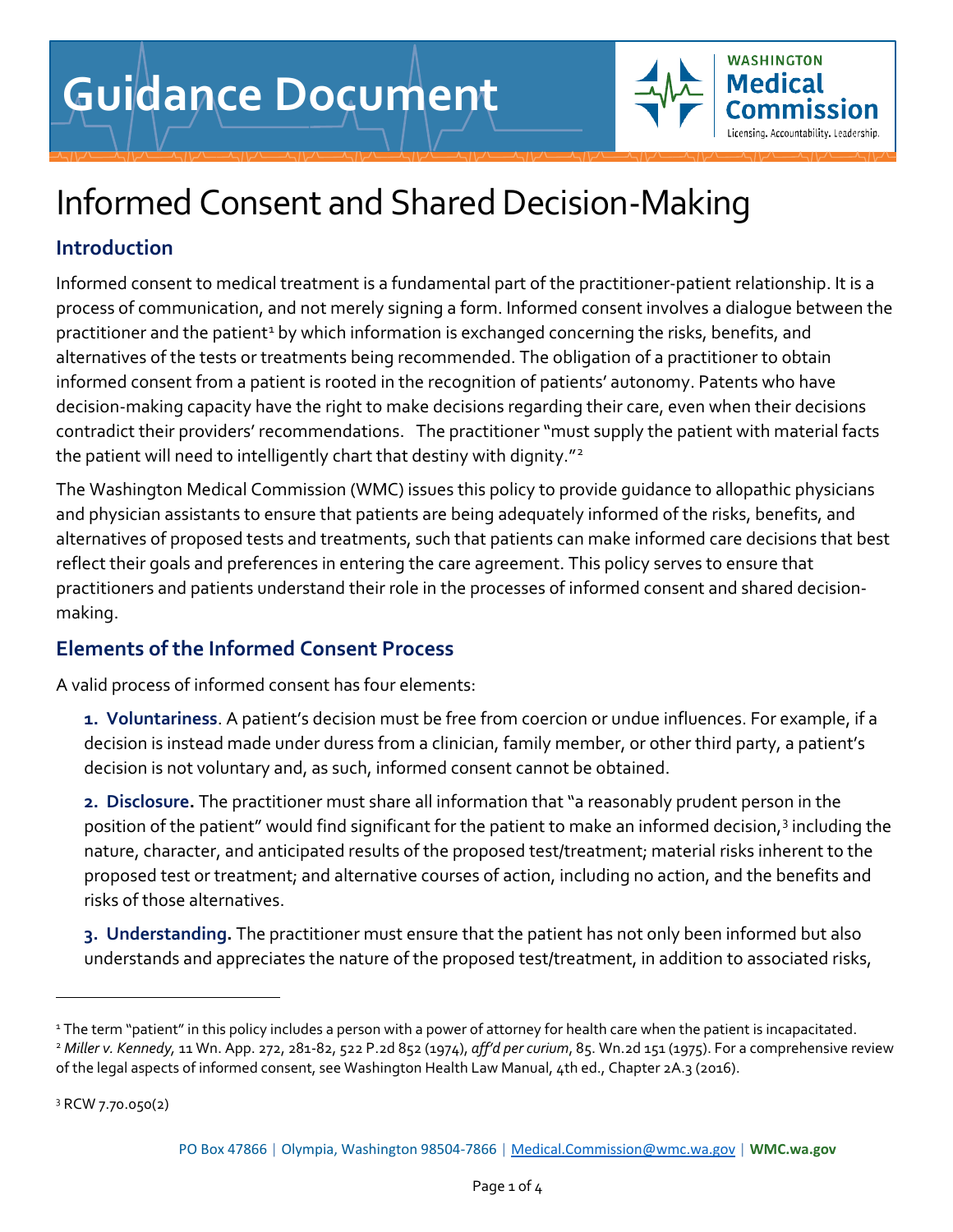benefits, and alternatives. The practitioner has a duty to ensure that informed consent is obtained using a form of communication (e.g., language) that the patient understands. Understanding can be difficult to ascertain with certainty. One way to gauge understanding is for the practitioner to ask the patient to state in their own words what they just discussed and what they understood. The practitioner should be aware that cultural differences can significantly impact understanding

**4. Capacity.** The practitioner must ensure that the patient has the ability to engage in reasoned deliberation (e.g., comparing the risks and benefits of the procedure with personal life goals). A patient who lacks the ability to engage in reasoned decision-making lacks the capacity to give informed consent.

Lack of capacity can take many forms. One form involves statutory criteria, which are required to determine lack of capacity (e.g., as declared by a court or by certain types of health care providers) regarding advance directives.<sup>[4](#page-1-0)</sup> Outside of specific legal criteria, there are scenarios when patients may lack capacity to make reasoned medical decisions, such as the following two examples.

Health literacy is one example. Many patients may not understand complex medical information. Practitioners should explain medical information using plain language that a patient can understand. A patient who is confused by the medical terminology may be able to provide informed consent when these complex terms are explained using more basic terminology.

Another example involves a patient overwhelmed by complexity or volume of information at hand. An overwhelmed patient may lack the capacity to provide informed consent. This may create a challenge for practitioners, as it can be difficult to adequately explain all pertinent risks, benefits, and alternatives without overwhelming the patient. Practitioners should focus on explaining all concepts that a reasonably prudent patient would likely need to know to make an informed decision in a manner that promotes dialogue and understanding.

If a practitioner believes that a patient does not have the mental capacity necessary to make an informed decision, the practitioner may consider recommending the patient have a court-ordered guardian ad litem appointed before proceeding with any elective treatment.

Capacity is not an all-or-nothing phenomenon; a patient may have the capacity to make some decisions but not others.<sup>[5](#page-1-1)</sup> The American Medical Association Code of Medical Ethics Opinion 2.1.2 provides excellent guidance to a practitioner who encounters an adult patient who seemingly lacks decision-making capacity.<sup>[6](#page-1-2)</sup>

#### **Shared Decision-Making**

Washington became the first state to codify shared decision-making as an alternative to traditional informed consent. The statute, RCW 7.70.060 was first amended in 2012 and then again in 2022. The statute states that shared decision-making is a process in which a practitioner discusses with the patient, or his or her representative, information to make a decision that aligns with the patient's values and goals.

<span id="page-1-0"></span><sup>4</sup> RCW 71.32.110

<span id="page-1-1"></span><sup>5</sup> "The Limits of Informed Consent for an Overwhelmed Patient: Clinician's Role in Protecting Patient and Preventing Overwhelm," AMA Journal of Ethics, Vol. 18, no. 9:869-886 (September 2016).

<span id="page-1-2"></span><sup>&</sup>lt;sup>6</sup> AMA Code of Medical Ethics [Opinion 2.1.2.](https://www.ama-assn.org/system/files/2019-06/code-of-medical-ethics-chapter-2.pdf)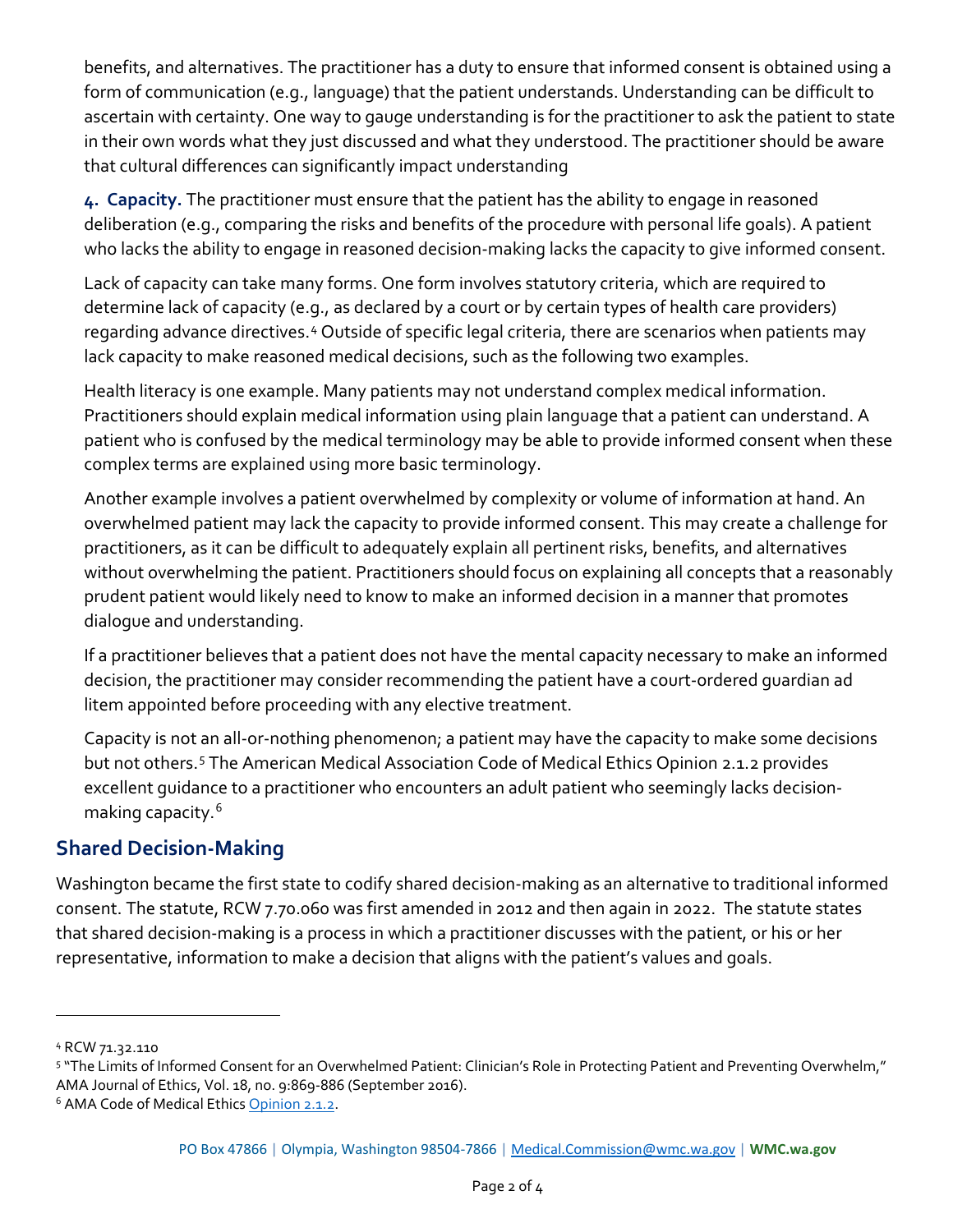Both the Robert Bree Collaborative in Washington State and the National Institute for Health and Care Excellence have issued excellent guides to implementing shared decision-making into a practitioner's medical practice. As noted in the 2019 Bree Collaborative, "Shared decision making is a key component of patientcentered care, 'a process that allows patients and their providers to make health care decisions together, taking into account the best scientific evidence available, as well as the patient's values and preferences.'"[7](#page-2-0)

Shared decision-making takes the traditional notion of informed consent a step further by encouraging practitioners and patients to undertake, not just an informed, but an active role in complex medical decisions that affect the patient's health. Shared decision-making requires a high-quality communication between a practitioner and a patient, and in some cases family members or others, about risks, benefits, values, and goals.

The goal of shared decision-making is to help patients arrive at informed decisions that respect what matters most to them.<sup>8</sup>Shared decision-making is especially useful in complex cases where a patient is faced with multiple options and high stakes decisions need to be made in a narrow window of time, such as the decisionmaking regarding which treatments to undergo when cancer is diagnosed.[9](#page-2-2) Shared decision-making is appropriate for treatments that are (patient) preference-sensitive and either have (1) high-quality scientific evidence supporting more than one option, which may include no treatment, or (2) a lack of evidence and/or no clinical consensus on what is the best option.<sup>[10](#page-2-3)</sup> The practitioner may encourage the patient to have a patient advocate involved in this process.

Shared decision-making is, however, not appropriate when there is clear evidence of a net benefit, or harm. For example, generally, a clear net benefit of immunization against measles, mumps, and rubella (MMR) excludes MMR vaccination as a shared decision-making opportunity, as does the clear net harm of using antibiotics to treat a common cold.<sup>[11](#page-2-4)</sup>

Shared decision-making can sometimes be assisted with patient decision aids. Certified by one or more national certifying organization<sup>12</sup>, the tool provides a balanced presentation of the condition and treatment options, benefits, and harms, including, if appropriate, a discussion of the limits of scientific knowledge about outcomes.[12](#page-2-5) A decision aid can be in any format, including written, electronic, audio-visual, or web based. A decision aid is not essential for shared decision-making to occur, but studies have shown that patients who engaged in shared decision-making with a decision aid had a greater knowledge of the evidence, understood better about what mattered to them, had more accurate expectations of the risks and benefits, and

<span id="page-2-0"></span><sup>7</sup> Dr. Robert Bree Collaborative, Shared Decision Making, 2019, at 3. (hereinafter Bree Collaborative paper) <https://www.qualityhealth.org/bree/topic-areas/shared-decision-making/>

<span id="page-2-1"></span><sup>8 &</sup>quot;The Limits of Informed Consent for an Overwhelmed Patient: Clinician's Role in Protecting Patient and Preventing Overwhelm," AMA Journal of Ethics, Vol. 18, no. 9:869-886 (September 2016).

<span id="page-2-2"></span><sup>9 &</sup>quot;Development of a Program Theory for Shared Decision-Making: a realist synthesis," Waldron, et al., BMC Health Services Research 20:59 (2020).

<span id="page-2-3"></span><sup>10</sup> Dr. Robert Bree Collaborative, Shared Decision Making, 2019, at 3. [https://www.qualityhealth.org/bree/topic-areas/shared](https://www.qualityhealth.org/bree/topic-areas/shared-decision-making/)[decision-making/](https://www.qualityhealth.org/bree/topic-areas/shared-decision-making/)

<span id="page-2-4"></span><sup>&</sup>lt;sup>11</sup> Bree Collaborative paper, at 4.

<span id="page-2-5"></span> $12$  [RCW 7.70.060\(4\)\(a\).](https://app.leg.wa.gov/RCW/default.aspx?cite=7.70.060)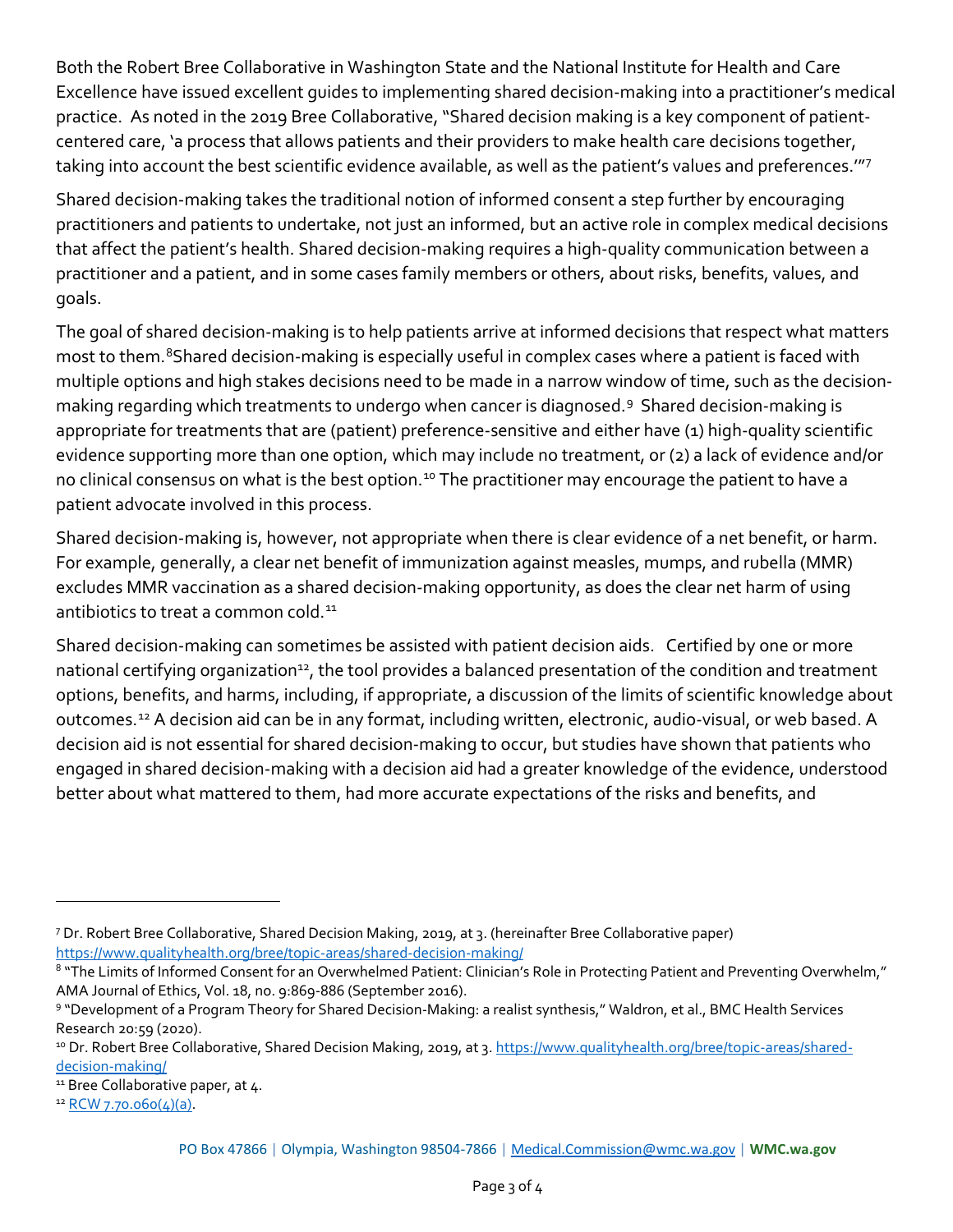participated more in the decision-making process.<sup>[13](#page-3-0)</sup> The commission recommends that any use of patient decision aid be documented in medical record.

Generally, shared decision-making is associated with improved patient satisfaction, improved health outcomes, and better appropriateness of care.<sup>[14](#page-3-1)</sup> When patients participate in decision-making and understand what they need to do, there are benefits to patients: they are more likely to follow through on their treatment plans,<sup>[15](#page-3-2)</sup> there is a reduction in the chance of "preference misdiagnosis,"<sup>[16](#page-3-3)</sup> and there is a reduction in health care disparities.<sup>[17](#page-3-4)</sup> Shared decision-making may also benefit practitioners by improving doctor-patient relationships, improving communication, and providing certain legal protections to practitioners.

Practitioners should document shared decision-making in the patient's medical record as follows:

- A description of the services that the patient and provider jointly have agreed will be furnished;
- A description of the patient decision aid or aids that have been used by the patient and provider to address the needs for (a) high quality, up-to-date information about the condition, including risk and benefits of available options and, if appropriate, a discussion of the limits of scientific knowledge about outcomes; (b) clarification to help patients sort out their values and preferences; and (c) guidance or coaching in deliberation, designed to improve the patient's involvement in the decision process;
- A statement that the patient or his or her representative understand: the risk or seriousness of the disease or condition to be prevented or treated; the available treatment alternatives, including nontreatment; and the risks, benefits, and uncertainties of the treatment alternatives, including nontreatment; and
- A statement certifying that the patient or his or her representative has had the opportunity to ask the provider questions, and to have any questions answered to the patient's satisfaction, and indicating the patient's intent to receive the identified services. $18$

## **The Informed Consent Process Cannot be Delegated**

Obtaining informed consent is an interactive process that is integral to the practitioner-patient relationship and cannot be delegated to others. For elective procedures, the treating practitioner is the one primarily responsible for the process of obtaining a patient's informed consent. At the end of that process, the treating practitioner may rely on ancillary personnel to obtain a patient's signature on a consent form. However, the practitioner is responsible for any act or statement made by the ancillary personnel when obtaining the

<span id="page-3-0"></span><sup>&</sup>lt;sup>13</sup> Spatz E, Krumholz H, Moulton B, The New Era of Informed Consent: Getting to aa Reasonable-Patient Standard Through Shared Decision Making, Viewpoint, JAMA Vol 315, No 19, May 17, 2016.

<span id="page-3-1"></span><sup>&</sup>lt;sup>14</sup> Bree Collaborative paper at 4, citing Arterburn D, Wellman R, Westbrook E, Rutter C, Ross T, McCulloch D, et al. Introducing decision aids at Group Health was linked to sharply lower hip and knee surgery rates and costs. Health Aff (Millwood). 2012 Sep;31(9):2094-104; and Stacey D, Légaré F, Col NF, Bennett CL, Barry MJ, Eden KB, et al. Decision aids for people facing health treatment or screening decisions. Cochrane Database Syst Rev. 2014 Jan 28;(1):CD001431.

<span id="page-3-2"></span><sup>15</sup> [Shared Decision-Making Fact Sheet,](https://www.healthit.gov/sites/default/files/nlc_shared_decision_making_fact_sheet.pdf) HealthIT.gov, National Learning Consortium (December 2013).

<span id="page-3-3"></span><sup>&</sup>lt;sup>16</sup> C Brach, ["Making Informed Consent an Informed Choice,](https://www.healthaffairs.org/do/10.1377/forefront.20190403.965852/full/#:%7E:text=Informed%20choice%20requires%3A,help%20with%20making%20the%20decision.)" Health Affairs bog April 4, 2019.

<span id="page-3-4"></span><sup>&</sup>lt;sup>17</sup> Bree Collaborative paper, at 4-5, citing as an example the increasing rates of total knee replacement for black patients with osteoarthritis to rates closer to those of white patients.

<span id="page-3-5"></span><sup>&</sup>lt;sup>18</sup> [RCW 7.70.060.](https://app.leg.wa.gov/rcw/default.aspx?cite=7.70.060)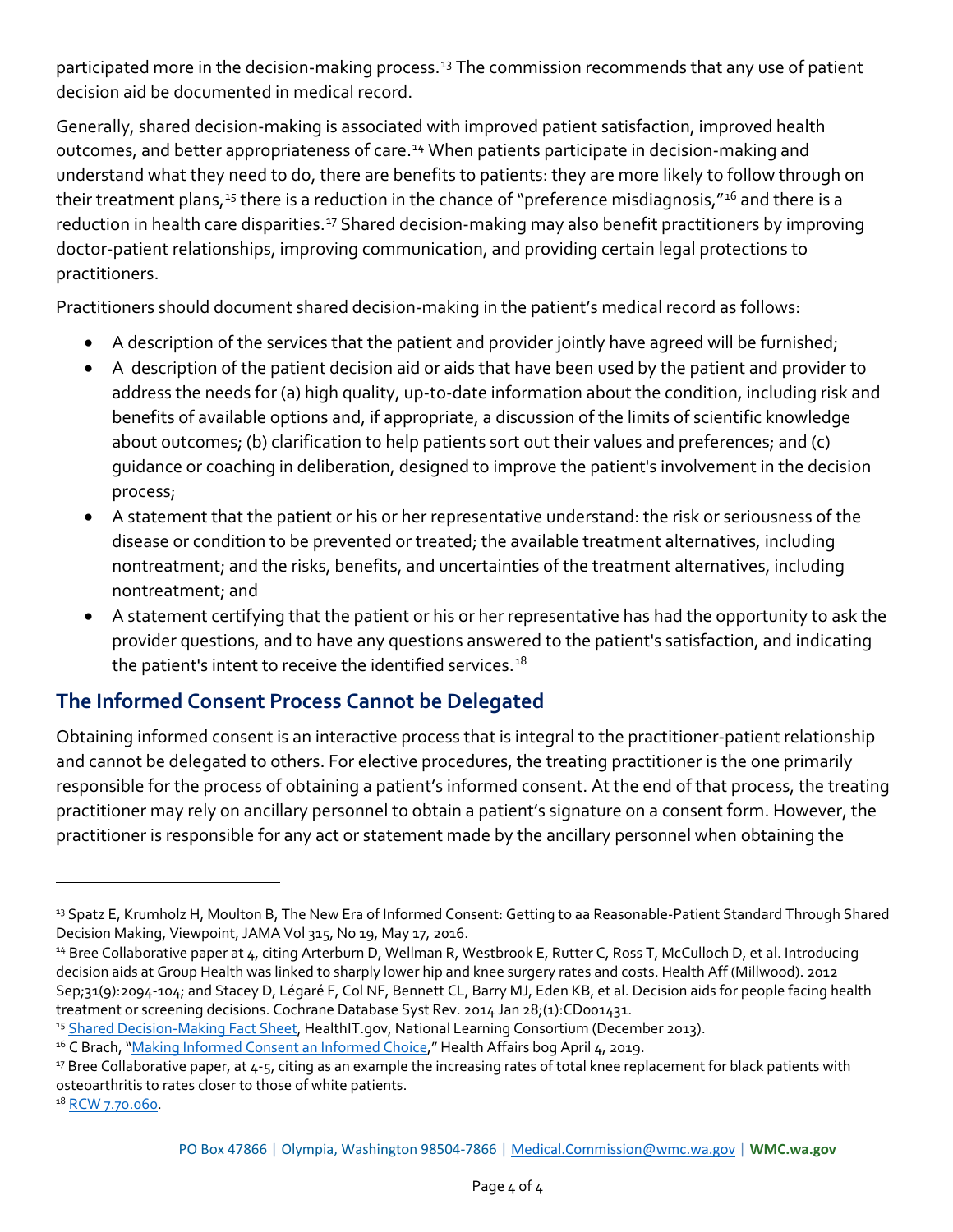patient's signature.<sup>[19](#page-4-0)</sup> The practitioner retains responsibility for obtaining consent and for communications regarding consent.

#### **Exceptions**

There are certain situations in which informed consent is not required. For example, in an emergency when immediate treatment is necessary to preserve life or to prevent serious deterioration of a patient's condition, and the patient is unable to make an informed decision and a surrogate is not available, consent is not required.[20](#page-4-1) Informed consent is also not required to detain a child without the consent of the parents when there is an imminent danger to the child,<sup>[21](#page-4-2)</sup> when a patient is involuntarily committed to a psychiatric unit or facility under the Involuntary Treatment Act,<sup>[22](#page-4-3)</sup> or when disclosure of information would be detrimental to the patient's best interests.<sup>[23](#page-4-4)</sup>

Additionally, a patient may choose not to be informed about the details of a proposed treatment, including risks, benefits, and alternatives. A patient may also refuse treatment, or withdraw consent to treatment, no matter how unreasonable. In these scenarios, the practitioner should accept a patient's wishes and document their decision in the medical record.<sup>[24](#page-4-5)</sup> The practitioner should consider having the patient confirm these types of decisions by documenting them in writing.

#### **Special Considerations for Surgery or Invasive Procedures**

When a practitioner proposes a surgery or an invasive procedure, the need for informed consent, or shared decision-making, is amplified. Barring an urgent or emergent situation, dialogue between the practitioner and the patient to discuss the proposed procedure, including the risks, benefits, and alternatives, should generally take place well in advance. Patients are naturally apprehensive and vulnerable on the day of a procedure, and may be reluctant or unable to ask questions, and engage fully in the decision-making process. Thus, for non-urgent procedures, having an informed consent discussion in advance optimizes a patient's ability to consider the information, ask questions, and seek advice from another practitioner, friend, or family member, prior to consenting.

Unexpected operative findings may be encountered during a procedure or surgery that require additional procedure(s) for which there is no consent. If these findings are significant and the patient is under anesthesia, an attempt should be made to obtain consent from appropriate patient representative . If that is either not appropriate or not possible, surgical judgment justifying the necessity of the additional procedure(s) for which there is no consent must be clearly documented. At the appropriate time following the procedure, the additional procedures performed and the rationale shall be discussed with the patient.

Another special consideration in obtaining consent includes the names and roles of practitioners to whom the patient consent to a procedure. The practitioner should advise the patient of the names of any other

<span id="page-4-0"></span><sup>19</sup> Washington Health Law Manual, 4th ed., Chapter 2A.3 (2016). *See also, Shinal v. Toms*, 640 Pa. 295, 162 A.3d 429 (2017) (Pennsylvania court rules that the physician must obtain informed consent himself).

<span id="page-4-1"></span> $20$  RCW 7.70.050(4).

<span id="page-4-2"></span><sup>21</sup> RCW 26.44.056(1).

<span id="page-4-3"></span> $22$  RCW 71.05 (adults) and RCW 71.34 (minors age 13017). See also Washington State Health Care Authority, "The Involuntary Treatment Act," December 2021.

<span id="page-4-4"></span><sup>23</sup> *Holt v. Nelson*, 11 Wn. App. 230, 523 P.2d 211 (1974), *rev denied*, 84 Wn.2d 1008 (1974).

<span id="page-4-5"></span><sup>24</sup> RCW 7.70.060(1)(b).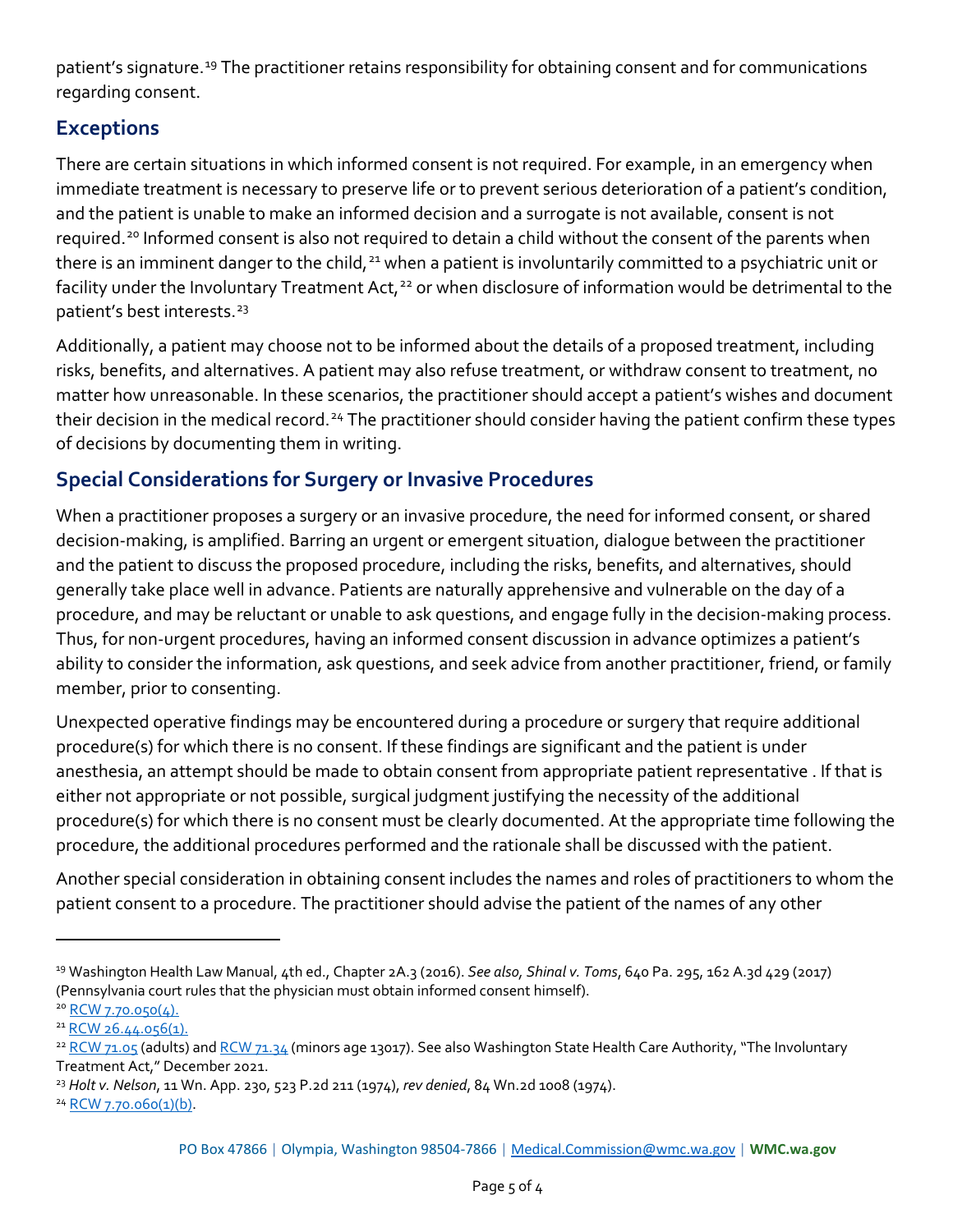practitioners who will perform surgical interventions or other important parts of the procedure, including anesthesia.<sup>[25](#page-5-0)</sup> The primary surgeon may not know who will be involved in the procedure at the time informed consent is obtained, in which case, the primary surgeon should advise the patient that other practitioners may be involved and explain their planned scope of involvement in the procedure. The primary surgeon or practitioner should also discuss any applicable overlapping procedures.

The WMC issued a guideline on Overlapping and Simultaneous Elective Surgeries in 2018, in which the WMC recommended that the primary attending surgeon inform the patient of the circumstances of the overlapping or simultaneous surgery, including:

- 1. Who will participate in the surgery, including residents, fellows, physician assistants and nurse practitioners who are directly supervised by the surgeon;
- 2. When the primary attending surgeon will be absent for part of the surgery; and
- 3. Who will continue the surgery when the primary attending surgeon leaves the operating room.**[26](#page-5-1)**

A surgeon should not allow a substitute surgeon to perform the procedure without the patient's consent.<sup>[27](#page-5-2)</sup> According to the AMA Principles of Medical Ethics, patients are entitled to accept or refuse the care of a substitute practitioner,<sup>[28](#page-5-3)</sup> and a patient is only able to do this with prior knowledge of its occurrence.

## **Regulations and Requirements of Other Regulators and Organizations**

In addition to Washington statutes regarding informed consent and shared decision-making, it is important to remember that there may be additional requirements of other regulators or organizations. Healthcare organizations or regulatory bodies may have their own regulations or requirements that also must be followed. For example, a physician needs to honor Department of Health facility regulations, Department of Social and Health Services regulations, Joint Commission requirements, and Center for Medicare and Medicaid requirements regarding consent and shared decision-making. The practitioner is responsible for compliance with all applicable statutes, regulations, and requirements to help ensure that quality patient care is provided in the state.

## **Conclusion**

Informed consent and shared decision-making are integral to a healthy practitioner-patient relationship. Evidence suggests that following these recommendations, as well as reviewing the resources cited, will enhance communication, improve practitioner-patient relationships, decrease legal risk, and result in better overall patient care.

<span id="page-5-0"></span><sup>&</sup>lt;sup>25</sup> The Center for Medicare and Medicaid Services has a detailed example of a well-designed informed consent process for surgical procedures. A-0392 Surgical Services, Interpretive Guidelines §482.51(b)(2). https://www.cms.gov/Medicare/Provider-Enrollmentand-Certification/SurveyCertificationGenInfo/downloads/SCLetter07-17.pdf

<span id="page-5-1"></span><sup>&</sup>lt;sup>26</sup> Washington Medical Commission Guideline GUI2018-03, "Overlapping and Simultaneous Surgeries," adopted July 13, 2018.

<span id="page-5-2"></span><sup>27</sup> AMA Code of Ethics Opinion 2.1.6, *available at* https://www.ama-assn.org/system/files/2019-06/code-of-medical-ethics-chapter-2.pdf

<span id="page-5-3"></span><sup>28</sup> AMA Code of Ethics Opinion 2.1.6, *available at* https://www.ama-assn.org/system/files/2019-06/code-of-medical-ethics-chapter-2.pdf